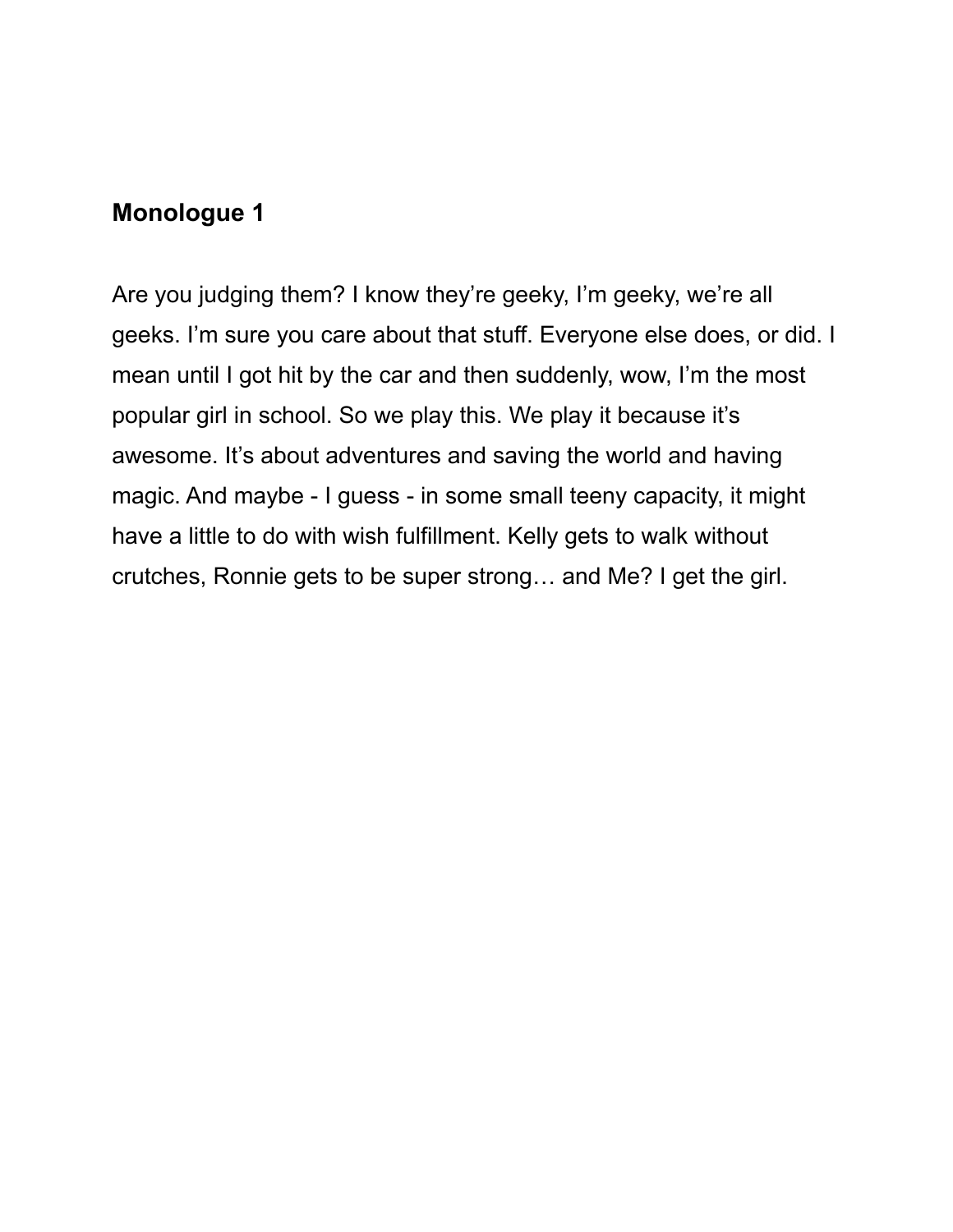My memories? Right. Do you want to know what my memories of Tilly are? They're of this little nerdy girl who I never talked to, who I ignored, who I didn't understand because she didn't live in the same world as I did. Her world was filled with evil jello molds, and lesbian demon queens, and slacker god, while mine....had George Michaels and leg-warmers.

I didn't get her. I assumed I would one day - that she'd grow out of all this - that I'd be able to sit around and ask her about normal things like clothes and TV Shows...and as it turns out, I didn't even know she didn't even like boys until my DM told me. I didn't know her, Vera. I remember her as a baby, I remember her as this little toddler I loved picking up and holding, but I don't remember her as a teen at all. I'll never get a chance to get to know her as an adult. And now all I have left is this stupid piece of paper and this stupid made-up adventure about killing a stupid made-up dragon.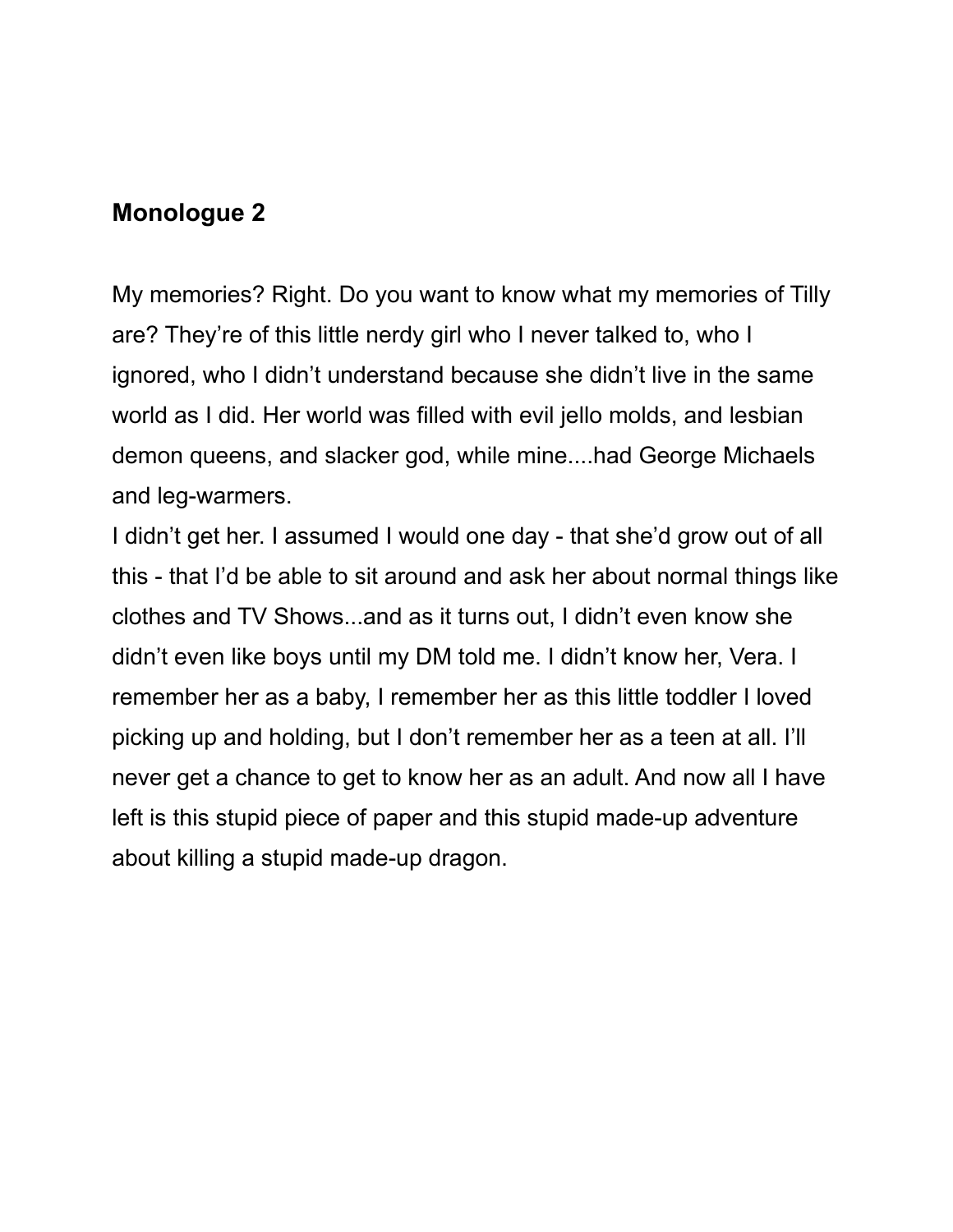Chuck Biggs? You're looking at him! But my homies just call me, simply, DM Biggs, cause, you know, I'm "big" where it counts. As in MY BRAIN! Not because I'm fat. Seriously, it has nothing to do with my body mass index, I actually work out...or plan on working out.

What? Were you expecting some nerd? 'Cause I'm no nerd. I got a girlfriend. From New York. I met her on a little thing I like to call...the INTERNET! You've been on the internet, right? It's the bomb, right? I got it hooked up at my house. Top of the line. I'm talking 56 kilobits per second! Blazing fast, if you ever want to come over and check it out...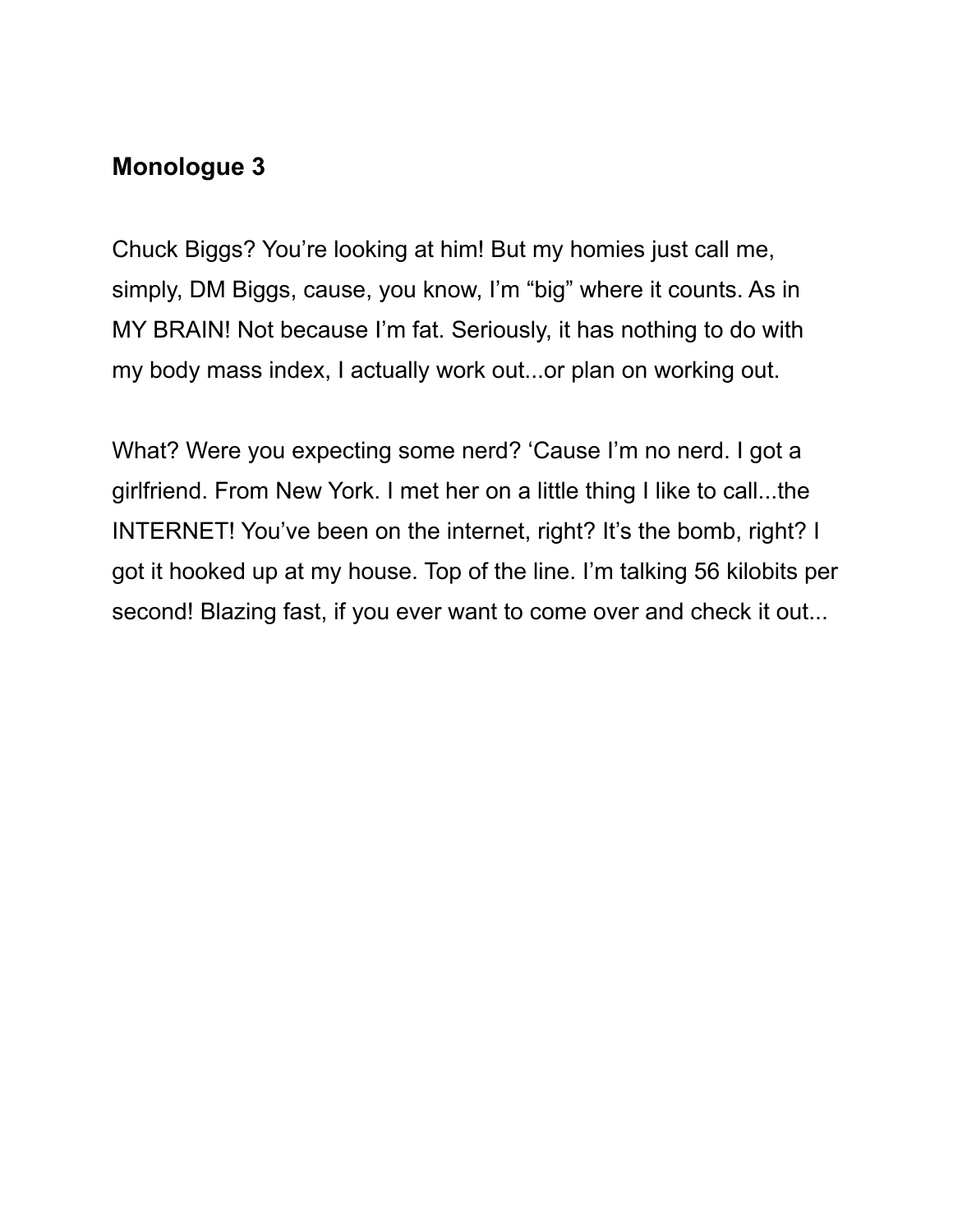Look, you overgrown sack of stupid, just cause I'm pretty doesn't mean I won't fuck you the fuck up! Seriously, did you see a sign on the way in here that said "Petting Zoo".. NO! So please do not try to touch me! Now get out of my magically enchanted forest before I decide to go all Faerie berserker all over your ugly asses. Yo, do I sound Canadian to you? Ain't no one here gonna be nice all the damn time. Faeries are happy. HAPPY. No one said nice. And I'm brimming like mad with some magical happiness. And guess what makes me happiest? Kicking the crap out of any lame-ass adventurers who decide to trespass on my magically enchanted forest!